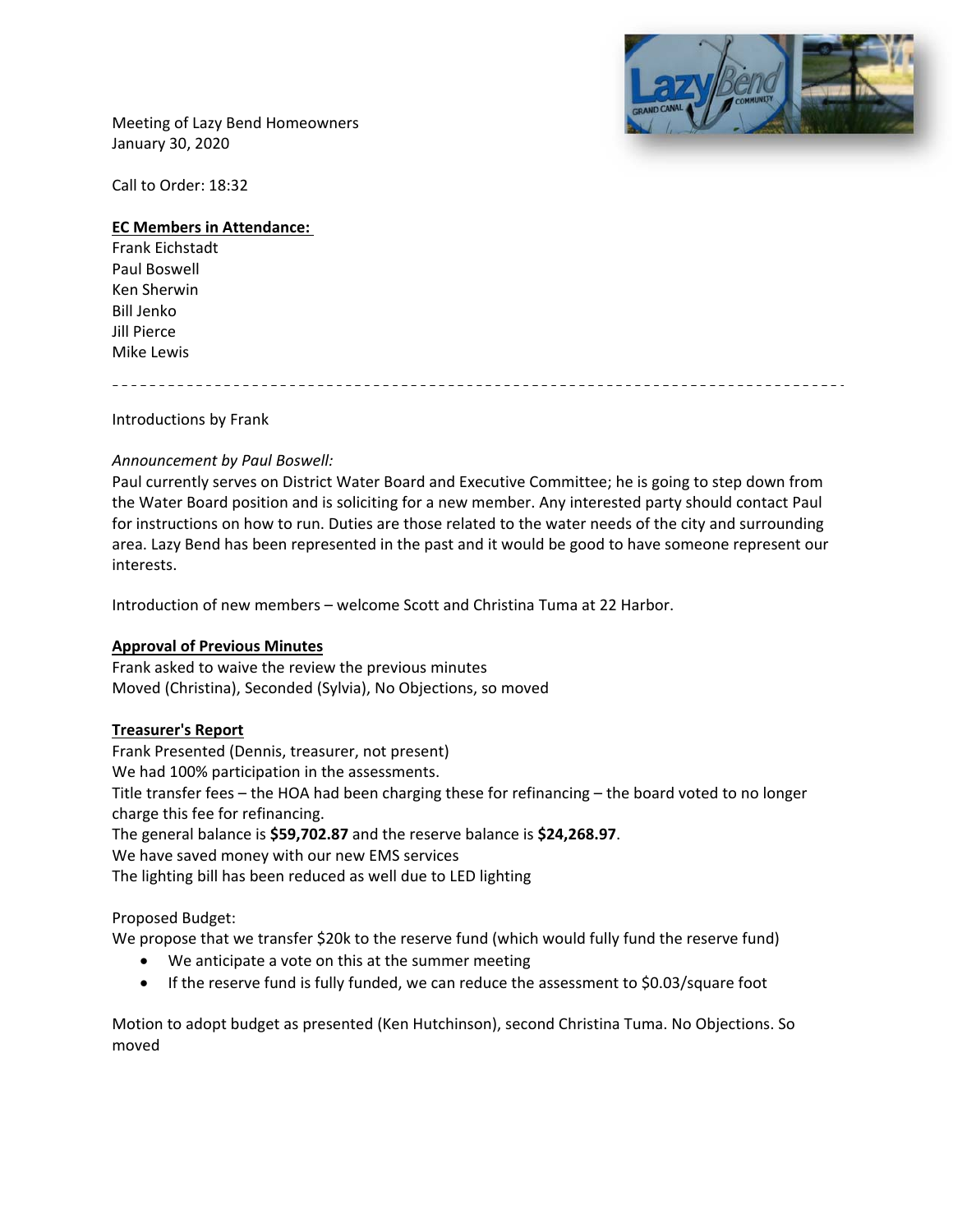

# **ACC**

Jay Johnson

New additions and improvements:

- 66 Harbor plan for second floor over garage
- 36 Lazy addition out back (within setbacks)
- 61 Harbor redid all decks with improvement

Paul Boswell will take over ACC Chair position, so he will not run for Executive Board Position Note: solar panels on the roof are allowed and the ACC has no authority over that

# **Bulkhead Committee**

Ken

In 2019 we had fewer repaired bulkheads than 2018

- 1 replacement project (Marine Inc)
- 1 repair project
- 1 repair project completed and NOT reimbursed (did not comply with Bulkhead Committee rules)
- 5 in planning stage
- 1 drainage project completed

\*Anticipate that 2020 will see more repair/replacement projects than 2019

2019 Survey, 38% were failing (in 2017 this was 25%)

The Bulkhead Committee is working on distributing letters to the homeowners identifying the condition of each bulkhead

There is reimbursement available, up to 20% for the wood equivalent – for PVC, the reimbursement is based on wood cost, and so additional cost is on the homeowner

The bulkhead committee is available to advice and consult, as well as to provide inspection during construction

Question: If buying or selling a home in Lazy Bend, is the condition of the bulkhead recorded anywhere? Answer: This information is not located anywhere, as there is no obligation for the seller or relator to identify this information.

# **Special Topic – Road Improvement Discussion**

The condition of the roads was discussed as well as possible mitigation techniques (sealing)

# **Birch Street Bridge Update**

Frank is in possession of the plans for the Bridge construction – he has been impressed with the planning stage and that Lazy Bend has been included in these steps (plans are available for review – see Frank for details)

This bridge is a Galveston County project (previous bridge was TXDOT)

Thank you to Darrell Apffel for including our concerns in the plan

Estimated start of the project will be May 2020; estimated completion date will be end of 2020 (road will be closed for 6 months)

We requested that the project be aligned with the end of the school year to minimize impact Frank noted that the appropriate parties were cooperating and it appears that the issues experienced with the West Bridge will be avoided

The road will be concrete; the intersections will also be paved

There will be approximately an additional 1‐1.5ft of clearance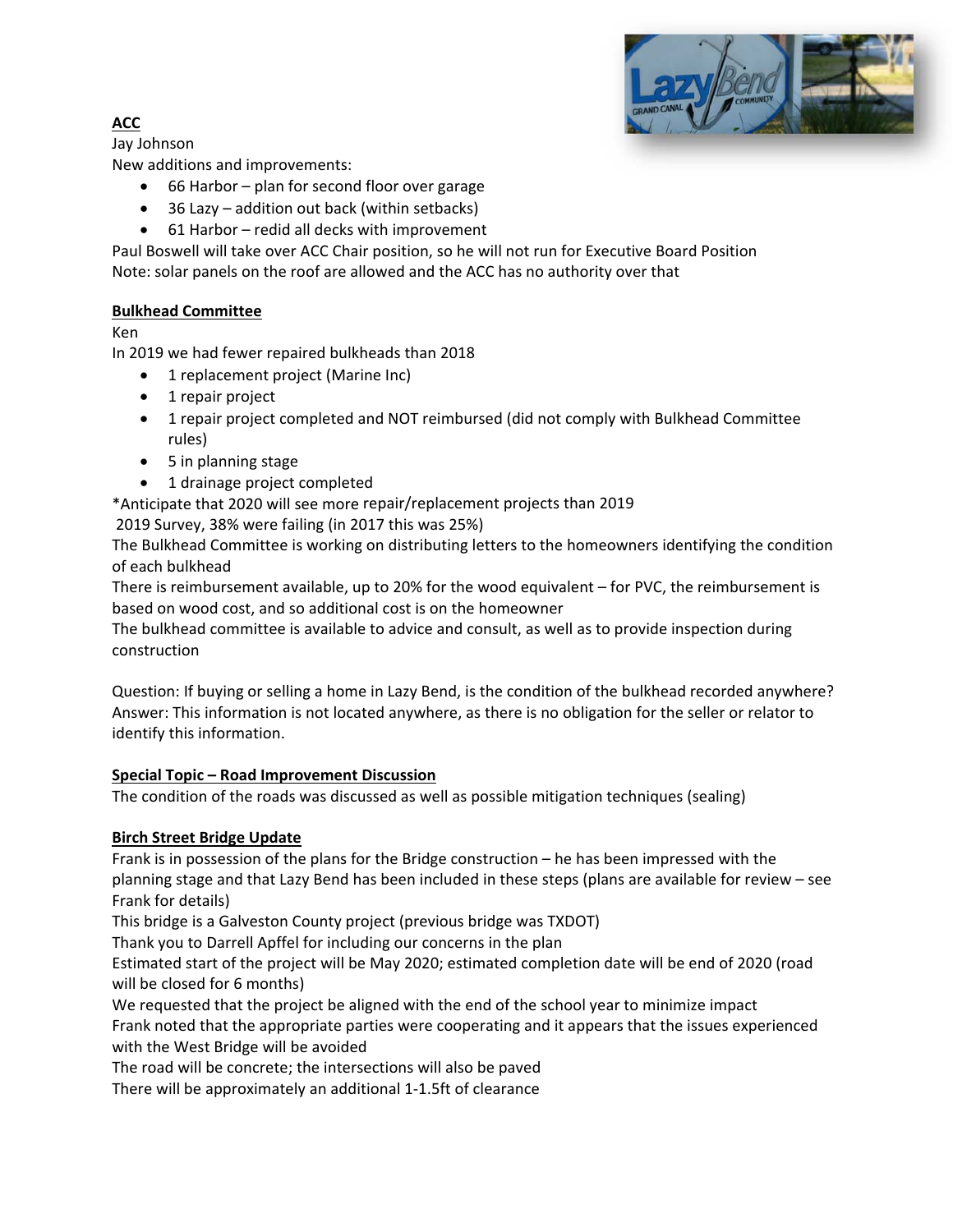## **Election of Officers**



Compliance issues were identified by Tim Axt, so we have modified the procedures to be compliant Voter's Rights were not included on the ballots, so previous ballots are invalid

Adequate notice was not provided for additional candidates

To be compliant with Texas State Law, we will recess this meeting (instead of adjourn) until February  $27<sup>th</sup>$ . During this time we will solicit for candidates (minimum 10 days) and then circulate ballots (minimum 10 days to provide absentee votes)

Homeowners will receive two notifications – one to identify potential candidates, one to vote on all identified candidates.

Until Feb  $27<sup>th</sup>$ , the standing EC will remain in position

We anticipate that Paul will not run, but that Mike, Bill, and Frank will run

## **Other Business – Topics from the Floor**

Question: Can we post our meeting announcement on the CLS Marquee? Answer: Frank will look into this

Question: Homeowners own up to the center of the canal – can we be sued for injuries that happen on the water?

Answer: Homeowners own the land, but the water is public, so homeowners are not liable. Under TX law, if someone trespasses you have no duty to them (except to not intend any harm to them). (This covers ladders, etc. coming out of water).

Frank is going to discuss canal behavior with the paddleboard rental business. One idea is to have the kayaks/paddleboards visibly numbered so homeowners can identify renters in the case of misconduct (i.e. crashing into boats, etc.). Christina Tuma: they lit up their kayak ramp to increase visibility; other homeowners should consider this.

Drew, Sylvia (representing Lazy): Landscaping on North Lazy has become overgrown. The request is that this be included in the trimming activities. Frank to take this into advisement. The majority of the growth is on the east side of the fence, and includes poison ivy. Frank will task Benito to spray the offending poison ivy and trim this back.

Ken: Is there a way to enforce the amount of vehicles parked on the street? Answer: Yes, this is included in the fine structure and is related to the required clearance in the LB Bylaws. The process is to file a formal complaint to the EC and we will take action – this is the process for enforcement.

Additional complaints about parking were made. It was noted that this is a product of having narrow private streets. The suggestion was made to identify one side of the street as a fire lane. There was also a suggestion that the fine be increased from the current \$25/week.

## **Action is for the EC to identify a plan for parking and signage.**

Moved to put meeting in recess (Frank), Second (Jill)

Meeting Recessed at 19:45